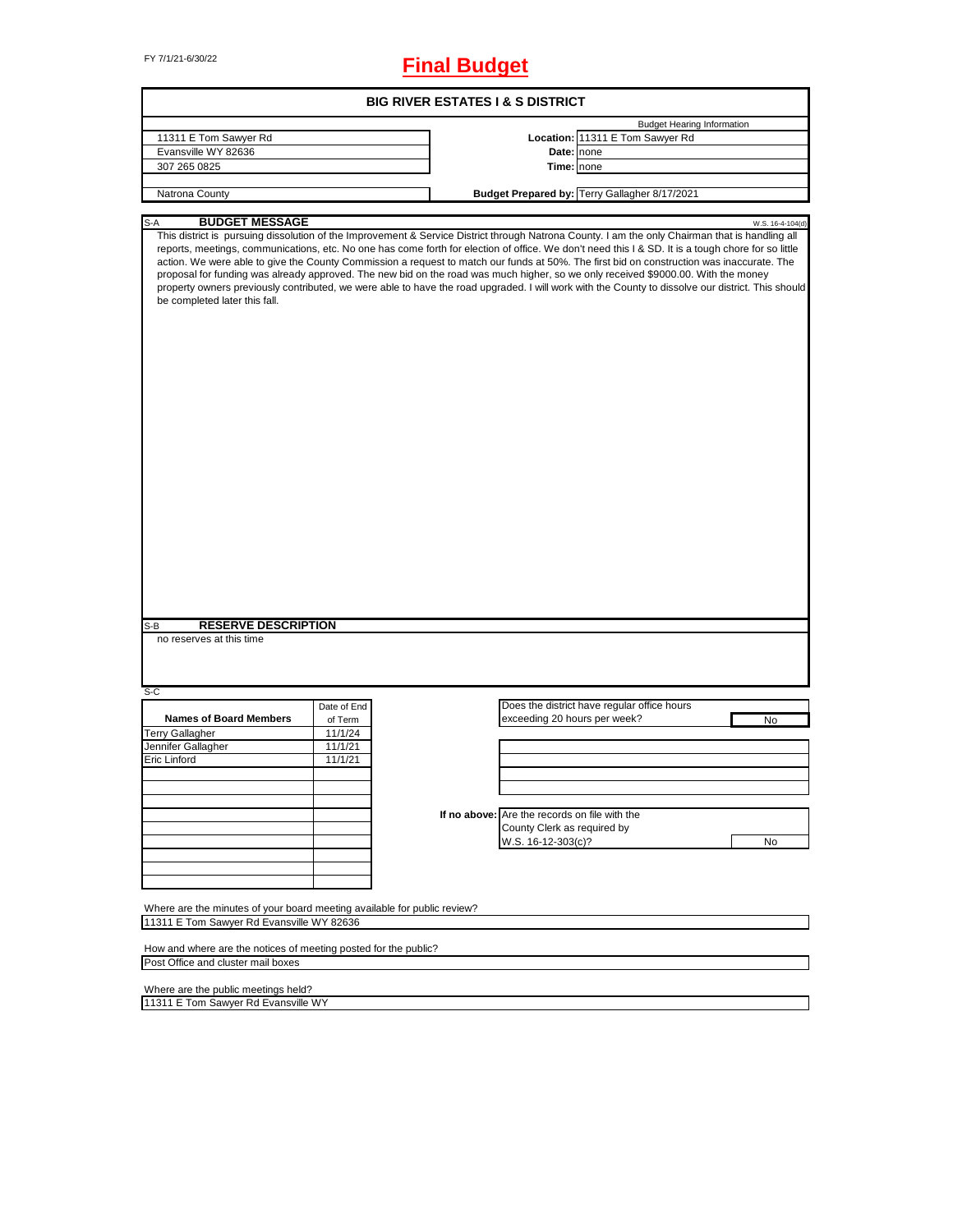## **FINAL BUDGET SUMMARY**

|       | <b>OVERVIEW</b>                                             |          | 2020-2021<br>Estimated | 2021-2022<br>Proposed | Final Approval |  |
|-------|-------------------------------------------------------------|----------|------------------------|-----------------------|----------------|--|
|       |                                                             |          |                        |                       |                |  |
| $S-1$ | <b>Total Budgeted Expenditures</b>                          | \$231    | \$22,150               | \$285                 | \$285          |  |
| $S-2$ | <b>Total Principal to Pay on Debt</b>                       | \$0      | \$0 <sub>1</sub>       | \$0                   | \$0            |  |
| $S-3$ | <b>Total Change to Restricted Funds</b>                     | \$0      | \$0                    | \$0                   | \$0            |  |
|       |                                                             |          |                        |                       |                |  |
| $S-4$ | <b>Total General Fund and Forecasted Revenues Available</b> | \$10,410 | \$19,410               | \$8.291               | \$8,291        |  |
|       |                                                             |          |                        |                       |                |  |
| $S-5$ | Amount requested from County Commissioners                  | \$1,250  | \$1,250                | \$1,250               | \$1,250        |  |
|       |                                                             |          |                        |                       |                |  |
| $S-6$ | <b>Additional Funding Needed:</b>                           |          |                        |                       | \$0            |  |

|                                | <b>REVENUE SUMMARY</b>                       | 2019-2020  | 2020-2021<br>Estimated           | 2021-2022              | <b>Final Approval</b> |
|--------------------------------|----------------------------------------------|------------|----------------------------------|------------------------|-----------------------|
|                                |                                              | Actual     |                                  | Proposed               |                       |
| $S-7$                          | <b>Operating Revenues</b>                    | \$0        | \$0                              | \$0                    | \$0                   |
| $S-8$                          | Tax levy (From the County Treasurer)         | \$1,250    | \$1,250                          | \$1,250                | \$1,250               |
| $S-9$                          | <b>Government Support</b>                    | \$0        | \$9,000                          | \$0                    | \$0                   |
| $S-10$                         | Grants                                       | \$0        | \$0                              | \$0                    | \$0                   |
| $S-11$                         | Other County Support (Not from Co. Treas.)   | \$0        | \$0                              | \$0                    | \$0                   |
| $S-12$                         | <b>Miscellaneous</b>                         | \$5        | \$5                              | \$5                    | \$5                   |
| $S-13$                         | <b>Other Forecasted Revenue</b>              | \$0        | \$0                              | \$0                    | \$0                   |
|                                |                                              |            |                                  |                        |                       |
| $S-14$                         | <b>Total Revenue</b>                         | \$1,255    | \$10,255                         | \$1,255                | \$1,255               |
| FY 7/1/21-6/30/22<br>2019-2020 |                                              |            | BIG RIVER ESTATES I & S DISTRICT |                        |                       |
|                                | <b>EXPENDITURE SUMMARY</b>                   |            | 2020-2021                        | 2021-2022              | <b>Final Approval</b> |
|                                |                                              | Actual     | Estimated                        | Proposed               |                       |
| $S-15$                         | <b>Capital Outlay</b>                        | \$0        | \$0                              | \$0                    | \$0                   |
| $S-16$                         | Interest and Fees On Debt                    | \$0        | \$0                              | \$0                    | \$0                   |
| $S-17$                         | <b>Administration</b>                        | \$231      | \$231                            | \$285                  | \$285                 |
| $S-18$                         | <b>Operations</b>                            | \$0        | \$21.919                         | \$0                    | \$0                   |
| $S-19$                         | <b>Indirect Costs</b>                        | \$0        | \$0                              | \$0                    | \$0                   |
| <b>S-20R</b>                   | <b>Expenditures paid by Reserves</b>         | \$0        | \$0                              | \$0                    | \$0                   |
| $S-20$                         | <b>Total Expenditures</b>                    | \$231      | \$22,150                         | \$285                  | \$285                 |
|                                |                                              |            |                                  |                        |                       |
|                                | <b>DEBT SUMMARY</b>                          | 2019-2020  | 2020-2021                        | 2021-2022              | <b>Final Approval</b> |
|                                |                                              | Actual     | Estimated                        | Proposed               |                       |
| $S-21$                         | <b>Principal Paid on Debt</b>                | \$0        | \$0                              | \$0                    | \$0                   |
|                                |                                              |            |                                  |                        |                       |
|                                | <b>CASH AND INVESTMENTS</b>                  | 2019-2020  | 2020-2021                        | 2021-2022              | <b>Final Approval</b> |
|                                |                                              | Actual     | Estimated                        | Proposed               |                       |
| $S-22$                         | <b>TOTAL GENERAL FUNDS</b>                   | \$9,155    | \$9,155                          | \$7,036                | \$7,036               |
|                                |                                              |            |                                  |                        |                       |
|                                | <b>Summary of Reserve Funds</b>              |            |                                  |                        |                       |
| S-23                           | <b>Beginning Balance in Reserve Accounts</b> |            |                                  |                        |                       |
| $S-24$                         | a. Depreciation Reserve                      | \$0        | \$0                              | \$0                    | \$0                   |
| $S-25$                         | b. Other Reserve                             | \$0        | \$0                              | \$0                    | \$0                   |
| $S-26$                         | c. Emergency Reserve (Cash)                  | \$0        | \$0                              | \$0                    | \$0                   |
|                                | Total Reserves (a+b+c)                       | \$0        | \$0                              | \$0                    | $\overline{50}$       |
| $S-27$                         | Amount to be added                           |            |                                  |                        |                       |
| $S-28$                         | a. Depreciation Reserve                      | \$0        | \$0                              | \$0                    | \$0                   |
| $S-29$                         | b. Other Reserve                             | \$0        | \$0                              | \$0                    | \$0                   |
| $S-30$                         | c. Emergency Reserve (Cash)                  | \$0        | \$0                              | \$0                    | \$0                   |
|                                | Total to be added (a+b+c)                    | \$0        | \$0                              | \$0                    | \$0                   |
|                                |                                              |            |                                  |                        |                       |
| $S-31$                         | <b>Subtotal</b>                              | \$0        | \$0                              | \$0                    | \$0                   |
| $S-32$                         | Less Total to be spent                       | \$0<br>\$0 | \$0                              | \$0<br>$\overline{50}$ | \$0<br>\$0            |
| $S-33$                         | TOTAL RESERVES AT END OF FISCAL YEAR         |            | \$0                              |                        |                       |
|                                |                                              |            |                                  |                        | <b>End of Summary</b> |

*Budget Officer / District Official (if not same as "Submitted by")*

Evansville WY 82636 **DISTRICT ADDRESS:** 11311 E Tom Sawyer Rd **PREPARED BY: Terry Gallagher 8/17/2021** 

Date adopted by Special District

**DISTRICT PHONE:** 307 265 0825

1/23/19 *Form approved by Wyoming Department of Audit, Public Funds Division Prepared in compliance with the Uniform Municipal Fiscal Procedures Act (W.S. 16-4-101 through 124) as it applies.*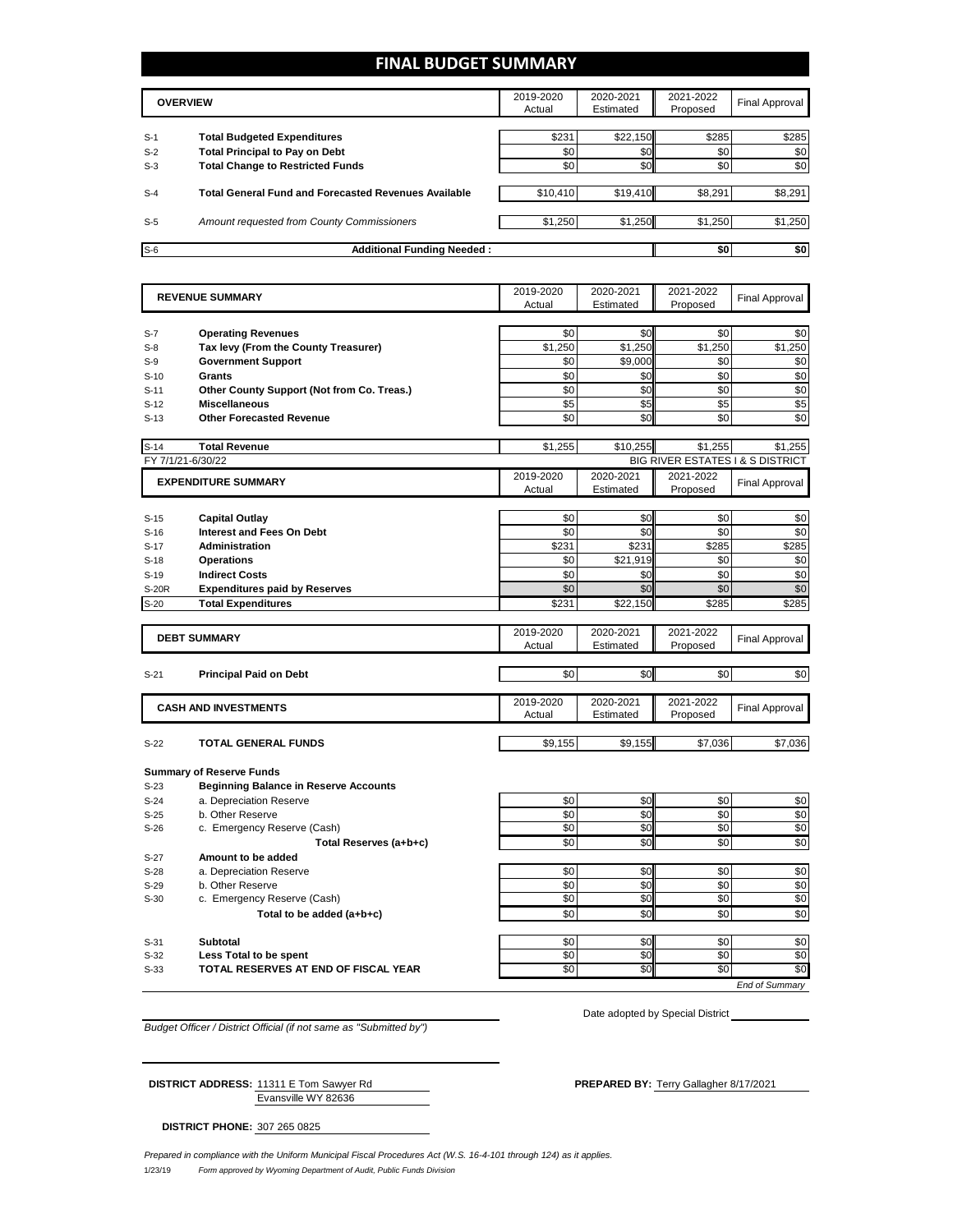## **Final Budget**

BIG RIVER ESTATES I & S DISTRICT

**NAME OF DISTRICT/BOARD**

**FYE** 6/30/2022

|                      | <b>NAME OF DISTRICT/BOARD</b>                                                          |                     |                        |                       |                       |
|----------------------|----------------------------------------------------------------------------------------|---------------------|------------------------|-----------------------|-----------------------|
|                      | PROPERTY TAXES AND ASSESSMENTS                                                         |                     |                        |                       |                       |
|                      |                                                                                        | 2019-2020<br>Actual | 2020-2021<br>Estimated | 2021-2022<br>Proposed | <b>Final Approval</b> |
| $R-1$<br>$R-1.1$     | <b>Property Taxes and Assessments Received</b><br>Tax Levy (From the County Treasurer) | \$1,250             | \$1,250                | \$1,250               | \$1,250               |
| $R-1.2$              | <b>Other County Support</b>                                                            |                     |                        |                       |                       |
|                      | <b>FORECASTED REVENUE</b>                                                              |                     |                        |                       |                       |
|                      |                                                                                        |                     |                        |                       |                       |
|                      |                                                                                        | 2019-2020<br>Actual | 2020-2021<br>Estimated | 2021-2022<br>Proposed | <b>Final Approval</b> |
| $R-2$                | <b>Revenues from Other Governments</b>                                                 |                     |                        |                       |                       |
| $R - 2.1$            | State Aid                                                                              |                     |                        |                       |                       |
| $R - 2.2$            | Additional County Aid (non-treasurer)                                                  |                     |                        |                       |                       |
| $R - 2.3$            | City (or Town) Aid                                                                     |                     |                        |                       |                       |
| $R - 2.4$            | county funds match<br>Other (Specify)                                                  |                     | \$9,000                |                       |                       |
| $R - 2.5$            | <b>Total Government Support</b>                                                        | \$0                 | \$9,000                | \$0                   | $\frac{6}{5}$         |
| $R-3$                | <b>Operating Revenues</b>                                                              |                     |                        |                       |                       |
| $R - 3.1$            | <b>Customer Charges</b>                                                                |                     |                        |                       |                       |
| $R - 3.2$            | Sales of Goods or Services<br><b>Other Assessments</b>                                 |                     |                        |                       |                       |
| $R - 3.3$            |                                                                                        |                     |                        |                       |                       |
| $R - 3.4$            | <b>Total Operating Revenues</b><br>Grants                                              | \$0                 | \$0                    | \$0                   | \$0                   |
| $R - 4$<br>$R - 4.1$ | <b>Direct Federal Grants</b>                                                           |                     |                        |                       |                       |
| $R - 4.2$            | Federal Grants thru State Agencies                                                     |                     |                        |                       |                       |
| $R - 4.3$            | <b>Grants from State Agencies</b>                                                      |                     |                        |                       |                       |
| $R - 4.4$            | <b>Total Grants</b>                                                                    | \$0                 | \$0                    | $\overline{30}$       | $\overline{50}$       |
| $R-5$                | <b>Miscellaneous Revenue</b>                                                           |                     |                        |                       |                       |
| $R-5.1$              | Interest                                                                               | \$5                 | \$5                    | \$5                   | \$5                   |
| $R - 5.2$            | Other: Specify                                                                         |                     |                        |                       |                       |
| $R - 5.3$            | Other: Additional                                                                      |                     |                        |                       |                       |
| $R - 5.4$            | <b>Total Miscellaneous</b>                                                             | \$5                 | \$5                    | \$5                   | $\frac{6}{5}$         |
| $R - 5.5$            | <b>Total Forecasted Revenue</b>                                                        | \$5                 | \$9.005                | \$5                   | \$5                   |
|                      |                                                                                        |                     |                        |                       |                       |

**R-6 Other Forecasted Revenue** R-6.1 a. Other past due-as estimated by Co. Treas. R-6.2 b. Other forecasted revenue (specify): R-6.3 R-6.4 R-6.5

R-6.6 **Total Other Forecasted Revenue (a+b) 12 \ 12 \ 12 \ 12 \ 13 \ 30** \$0 \$0 \$0 \$0 \$0 \$0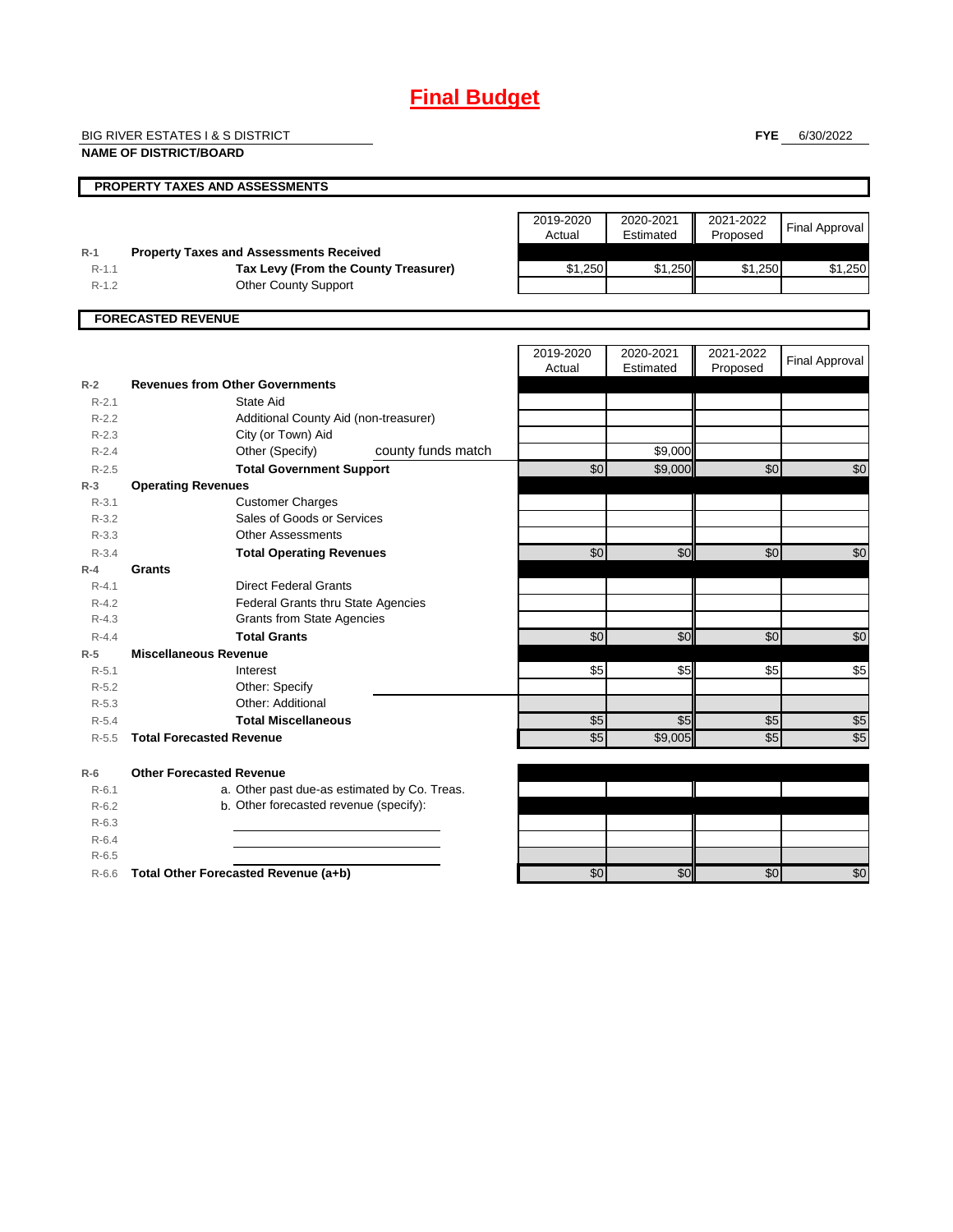## **CAPITAL OUTLAY BUDGET**

| $E-1$     | <b>Capital Outlay</b> |                         |
|-----------|-----------------------|-------------------------|
| $E - 1.1$ |                       | <b>Real Property</b>    |
| $F-12$    |                       | Vehicles                |
| $E - 1.3$ |                       | <b>Office Equipment</b> |
| $F-14$    |                       | Other (Specify)         |
| $F-1.5$   |                       |                         |
| $F-16$    |                       |                         |
| $F-17$    |                       |                         |
| $E - 1.8$ | TOTAL CAPITAL OUTLAY  |                         |

|           |                             |                      | 2019-2020<br>Actual | 2020-2021<br>Estimated | 2021-2022<br>Proposed | <b>Final Approval</b> |
|-----------|-----------------------------|----------------------|---------------------|------------------------|-----------------------|-----------------------|
|           |                             |                      |                     |                        |                       |                       |
|           | <b>Capital Outlay</b>       |                      |                     |                        |                       |                       |
| $E - 1.1$ |                             | <b>Real Property</b> |                     |                        |                       |                       |
| $E-1.2$   |                             | Vehicles             |                     |                        |                       |                       |
| $E-1.3$   |                             | Office Equipment     |                     |                        |                       |                       |
| $E - 1.4$ |                             | Other (Specify)      |                     |                        |                       |                       |
| $E-1.5$   |                             |                      |                     |                        |                       |                       |
| $E-1.6$   |                             |                      |                     |                        |                       |                       |
| $E - 1.7$ |                             |                      |                     |                        |                       |                       |
| $E-1.8$   | <b>TOTAL CAPITAL OUTLAY</b> |                      | \$0                 | \$0                    | \$0                   | \$0                   |
|           |                             |                      |                     |                        |                       |                       |

### **ADMINISTRATION BUDGET**

| $E-2$     | <b>Personnel Services</b>            |                                 |
|-----------|--------------------------------------|---------------------------------|
| $E - 2.1$ |                                      | Administrator                   |
| $E - 2.2$ |                                      | Secretary                       |
| $E - 2.3$ |                                      | Clerical                        |
| $E - 2.4$ |                                      | Other (Specify)                 |
| $E - 2.5$ |                                      |                                 |
| $E - 2.6$ |                                      |                                 |
| $E - 2.7$ |                                      |                                 |
| $E-3$     | <b>Board Expenses</b>                |                                 |
| $E - 3.1$ |                                      | Travel                          |
| $E - 3.2$ |                                      | Mileage                         |
| $E - 3.3$ |                                      | Other (Specify)                 |
| $E - 3.4$ |                                      |                                 |
| $E - 3.5$ |                                      |                                 |
| $E - 3.6$ |                                      |                                 |
| $F-4$     | <b>Contractual Services</b>          |                                 |
| $E - 4.1$ |                                      | Legal                           |
| $E - 4.2$ |                                      | Accounting/Auditing             |
| $E - 4.3$ |                                      | Other (Specify)                 |
| $E - 4.4$ |                                      | surety bond                     |
| $E - 4.5$ |                                      |                                 |
| $E - 4.6$ |                                      |                                 |
| $E-5$     | <b>Other Administrative Expenses</b> |                                 |
| $E - 5.1$ |                                      | <b>Office Supplies</b>          |
| $E - 5.2$ |                                      | Office equipment, rent & repair |
| $E - 5.3$ |                                      | Education                       |
| $E - 5.4$ |                                      | Registrations                   |
| $E - 5.5$ |                                      | Other (Specify)                 |
| $E - 5.6$ |                                      | postage                         |
| $E - 5.7$ |                                      |                                 |
| $E - 5.8$ |                                      |                                 |
| $E-6$     | <b>TOTAL ADMINISTRATION</b>          |                                 |

|                          |                                      | 2019-2020<br>Actual | 2020-2021<br>Estimated | 2021-2022<br>Proposed | <b>Final Approval</b> |
|--------------------------|--------------------------------------|---------------------|------------------------|-----------------------|-----------------------|
| $\overline{\mathbf{r}}$  | <b>Personnel Services</b>            |                     |                        |                       |                       |
| $E - 2.1$                | Administrator                        |                     |                        |                       |                       |
| $E - 2.2$                | Secretary                            |                     |                        |                       |                       |
| $E - 2.3$                | Clerical                             |                     |                        |                       |                       |
| $E - 2.4$                | Other (Specify)                      |                     |                        |                       |                       |
| $E - 2.5$                |                                      |                     |                        |                       |                       |
| $E - 2.6$                |                                      |                     |                        |                       |                       |
| $E - 2.7$                |                                      |                     |                        |                       |                       |
| $\overline{\phantom{a}}$ | <b>Board Expenses</b>                |                     |                        |                       |                       |
| $E - 3.1$                | Travel                               |                     |                        |                       |                       |
| $E - 3.2$                | Mileage                              |                     |                        |                       |                       |
| $E - 3.3$                | Other (Specify)                      |                     |                        |                       |                       |
| $E - 3.4$                |                                      |                     |                        |                       |                       |
| $E - 3.5$                |                                      |                     |                        |                       |                       |
| $E - 3.6$                |                                      |                     |                        |                       |                       |
| Ļ.                       | <b>Contractual Services</b>          |                     |                        |                       |                       |
| $E - 4.1$                | Legal                                | \$131               | \$131                  | \$185                 | \$185                 |
| $E - 4.2$                | Accounting/Auditing                  |                     |                        |                       |                       |
| $E - 4.3$                | Other (Specify)                      |                     |                        |                       |                       |
| $E - 4.4$                | surety bond                          | \$100               | \$100                  | \$100                 | \$100                 |
| $E - 4.5$                |                                      |                     |                        |                       |                       |
| $E - 4.6$                |                                      |                     |                        |                       |                       |
| $\overline{\phantom{a}}$ | <b>Other Administrative Expenses</b> |                     |                        |                       |                       |
| $E - 5.1$                | Office Supplies                      |                     |                        |                       |                       |
| $E - 5.2$                | Office equipment, rent & repair      |                     |                        |                       |                       |
| $E - 5.3$                | Education                            |                     |                        |                       |                       |
| $E - 5.4$                | Registrations                        |                     |                        |                       |                       |
| $E - 5.5$                | Other (Specify)                      |                     |                        |                       |                       |
| $E - 5.6$                | postage                              |                     |                        |                       |                       |
| $E - 5.7$                |                                      |                     |                        |                       |                       |
| $E - 5.8$                |                                      |                     |                        |                       |                       |
| ì                        | <b>TOTAL ADMINISTRATION</b>          | \$231               | \$231                  | \$285                 | \$285                 |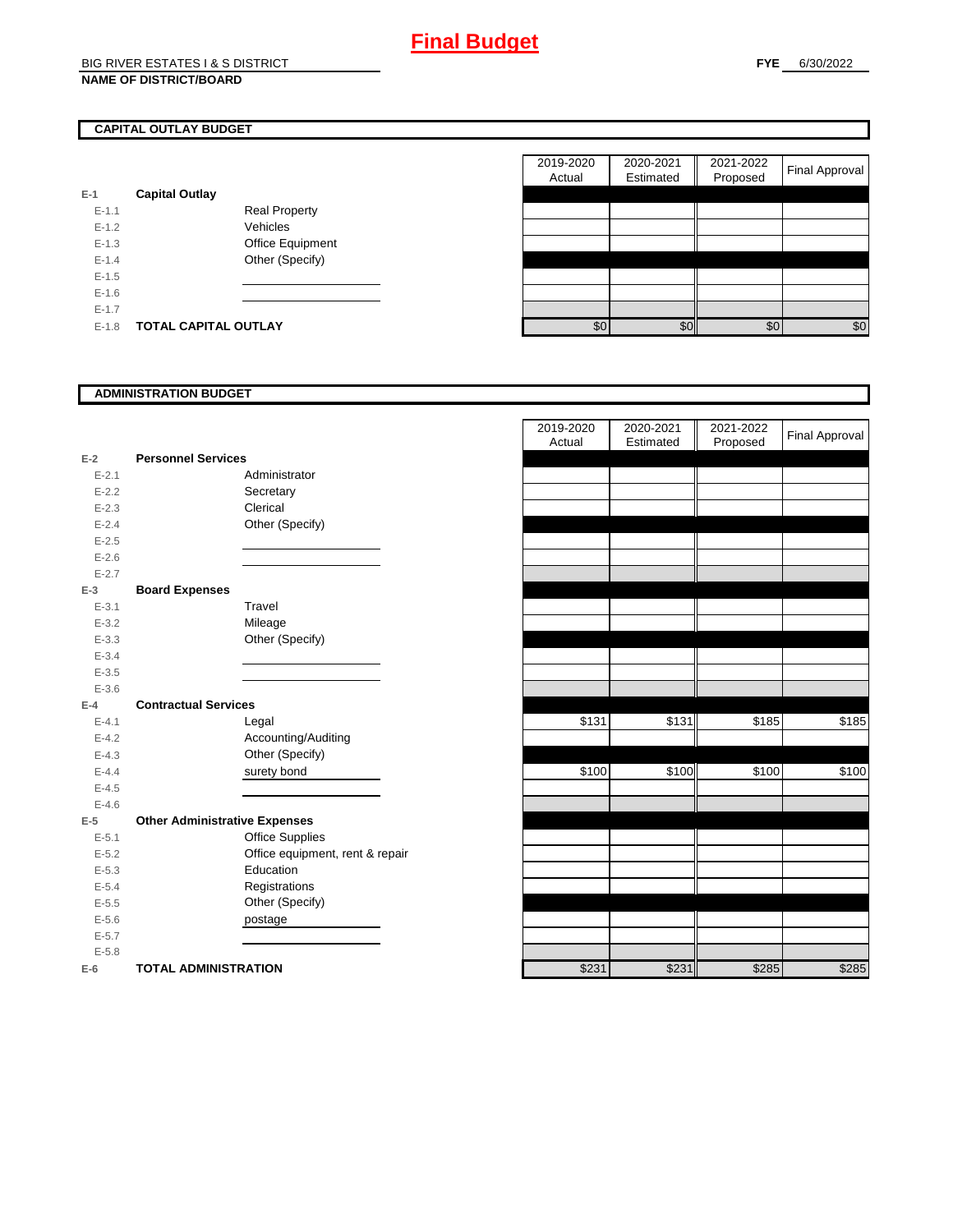## **OPERATIONS BUDGET**

| $E-7$     | <b>Personnel Services</b>              |     |          |
|-----------|----------------------------------------|-----|----------|
| $E - 7.1$ | Wages--Operations                      |     |          |
| $E - 7.2$ | <b>Service Contracts</b>               |     |          |
| $E - 7.3$ | Other (Specify)                        |     |          |
| $E - 7.4$ |                                        |     |          |
| $E - 7.5$ |                                        |     |          |
| $E - 7.6$ |                                        |     |          |
| $E-8$     | <b>Travel</b>                          |     |          |
| $E - 8.1$ | Mileage                                |     |          |
| $E - 8.2$ | Other (Specify)                        |     |          |
| $E - 8.3$ |                                        |     |          |
| $E - 8.4$ |                                        |     |          |
| $E - 8.5$ |                                        |     |          |
| $E-9$     | <b>Operating supplies (List)</b>       |     |          |
| $E - 9.1$ |                                        |     |          |
| $E-9.2$   |                                        |     |          |
| $E-9.3$   |                                        |     |          |
| $E - 9.4$ |                                        |     |          |
| $E - 9.5$ |                                        |     |          |
| $E-10$    | <b>Program Services (List)</b>         |     |          |
| $E-10.1$  |                                        |     |          |
| $E-10.2$  |                                        |     |          |
| $E-10.3$  |                                        |     |          |
| $E-10.4$  |                                        |     |          |
| $E-10.5$  |                                        |     |          |
| $E-11$    | <b>Contractual Arrangements (List)</b> |     |          |
| $E-11.1$  |                                        |     |          |
| $E-11.2$  |                                        |     |          |
| $E-11.3$  |                                        |     |          |
| $E-11.4$  |                                        |     |          |
| $E-11.5$  |                                        |     |          |
| $E-12$    | <b>Other operations (Specify)</b>      |     |          |
| $E-12.1$  | road improvement                       |     | \$21,919 |
| $E-12.2$  |                                        |     |          |
| $E-12.3$  |                                        |     |          |
| $E-12.4$  |                                        |     |          |
| $E-12.5$  |                                        |     |          |
| $E-13$    | <b>TOTAL OPERATIONS</b>                | \$0 | \$21,919 |

| 2019-2020<br>Actual | 2020-2021<br>Estimated | 2021-2022<br>Proposed | Final Approval |
|---------------------|------------------------|-----------------------|----------------|
|                     |                        |                       |                |
|                     |                        |                       |                |
|                     |                        |                       |                |
|                     |                        |                       |                |
|                     |                        |                       |                |
|                     |                        |                       |                |
|                     |                        |                       |                |
|                     |                        |                       |                |
|                     |                        |                       |                |
|                     |                        |                       |                |
|                     |                        |                       |                |
|                     |                        |                       |                |
|                     |                        |                       |                |
|                     |                        |                       |                |
|                     |                        |                       |                |
|                     |                        |                       |                |
|                     |                        |                       |                |
|                     |                        |                       |                |
|                     |                        |                       |                |
|                     |                        |                       |                |
|                     |                        |                       |                |
|                     |                        |                       |                |
|                     |                        |                       |                |
|                     |                        |                       |                |
|                     |                        |                       |                |
|                     |                        |                       |                |
|                     |                        |                       |                |
|                     |                        |                       |                |
|                     |                        |                       |                |
|                     | \$21,919               |                       |                |
|                     |                        |                       |                |
|                     |                        |                       |                |
|                     |                        |                       |                |
|                     |                        |                       |                |
| \$0                 | \$21.919               | \$0                   | \$0            |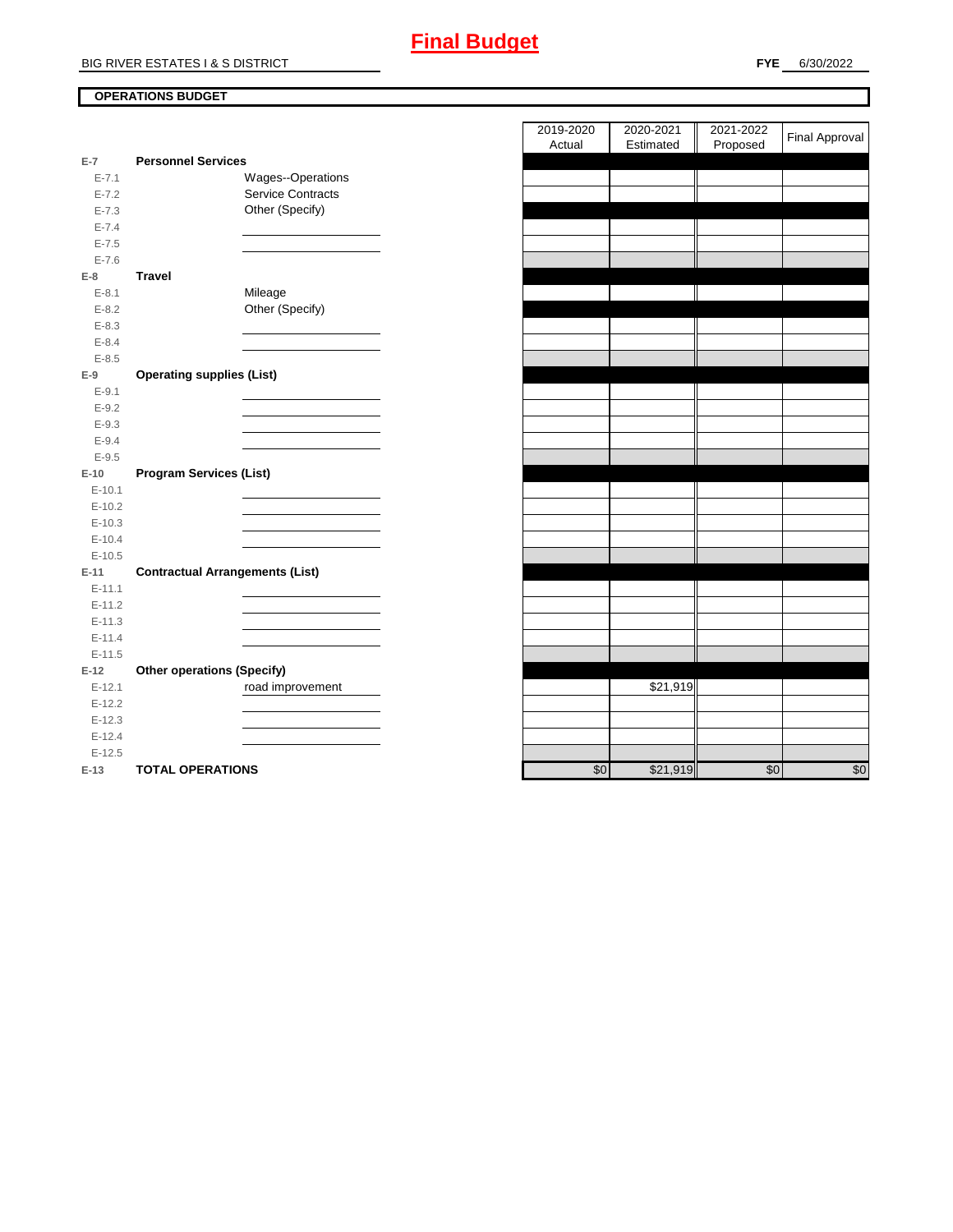# **Final Budget**

## **INDIRECT COSTS BUDGET**

| E-14       | <b>Insurance</b>            |                               |
|------------|-----------------------------|-------------------------------|
| $F-141$    |                             | Liability                     |
| $F-142$    |                             | <b>Buildings and vehicles</b> |
| $E-14.3$   |                             | Equipment                     |
| $F-144$    |                             | Other (Specify)               |
| $E-14.5$   |                             |                               |
| $E - 14.6$ |                             |                               |
| $F-147$    |                             |                               |
| $E-15$     | Indirect payroll costs:     |                               |
| $E-15.1$   |                             | FICA (Social Security) taxes  |
| $E-15.2$   |                             | <b>Workers Compensation</b>   |
| $E - 15.3$ |                             | Unemployment Taxes            |
| $E-15.4$   |                             | Retirement                    |
| $E-15.5$   |                             | Health Insurance              |
| $E - 15.6$ |                             | Other (Specify)               |
| $E-15.7$   |                             |                               |
| $E-15.8$   |                             |                               |
| $E-15.9$   |                             |                               |
|            |                             |                               |
| $E-17$     | <b>TOTAL INDIRECT COSTS</b> |                               |

| 2019-2020<br>Actual | 2020-2021<br>Estimated | 2021-2022<br>Proposed | Final Approval |
|---------------------|------------------------|-----------------------|----------------|
|                     |                        |                       |                |
|                     |                        |                       |                |
|                     |                        |                       |                |
|                     |                        |                       |                |
|                     |                        |                       |                |
|                     |                        |                       |                |
|                     |                        |                       |                |
|                     |                        |                       |                |
|                     |                        |                       |                |
|                     |                        |                       |                |
|                     |                        |                       |                |
|                     |                        |                       |                |
|                     |                        |                       |                |
|                     |                        |                       |                |
|                     |                        |                       |                |
|                     |                        |                       |                |
| \$0                 | \$0                    | \$0                   | \$0            |

### **DEBT SERVICE BUDGET**

|         |                           | 2019-2020 | 2020-2021 | 2021-2022 |                       |
|---------|---------------------------|-----------|-----------|-----------|-----------------------|
|         |                           | Actual    | Estimated | Proposed  | <b>Final Approval</b> |
| $D-1$   | <b>Debt Service</b>       |           |           |           |                       |
| $D-1.1$ | Principal                 |           |           |           |                       |
| $D-1.2$ | Interest                  |           |           |           |                       |
| $D-1.3$ | Fees                      |           |           |           |                       |
| $D-2$   | <b>TOTAL DEBT SERVICE</b> | \$0       | \$0       | \$0       | \$0                   |